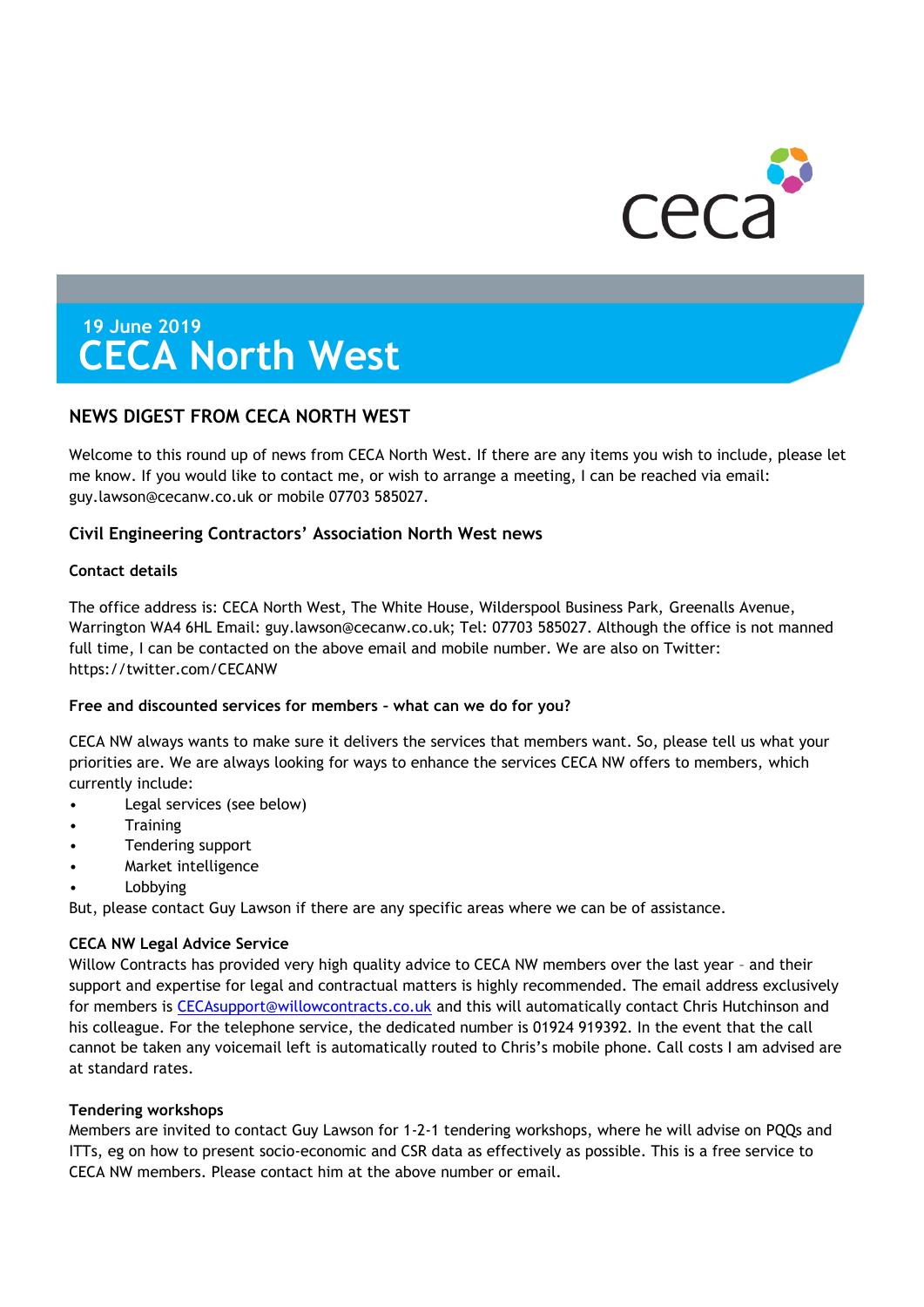# **Cumbria LEP**

Guy Lawson is meeting Chief Executive of Cumbria LEP, Jo Lappin, on Friday 21 June.

# **CECA NW/ICES Annual Golf Day, Leigh Golf Club, Thursday 4 July 2019 (please note change of date)**

Web:<https://www.ceca.co.uk/ceca-nw-ices-golf-day-4-july-2019/> E: [cecagolf@btinternet.com](mailto:cecagolf@btinternet.com) ; M: 07740 731445

# **STAR Procurement meeting, Friday 5 July 2019**

A meeting for members with STAR Procurement at Hotel Football, Manchester will take place on 5 July – see the attached link to book your place:

[https://www.eventbrite.com/e/streetscene-alliance-minor-civil-engineering-highways-market](https://www.eventbrite.com/e/streetscene-alliance-minor-civil-engineering-highways-market-engagement-tickets-63433288674)[engagement-tickets-63433288674](https://www.eventbrite.com/e/streetscene-alliance-minor-civil-engineering-highways-market-engagement-tickets-63433288674)

# **Construction Minister to be Guest of Honour at CECA NW annual awards dinner Midland Hotel, Manchester, Friday 11 October 2019**

We are delighted to report that Andrew Stephenson MP and Barry White, CEO of Transport for the North will be attending the CECA NW annual awards dinner as guests of honour. Please see the link to the awards entry forms:

<https://www.ceca.co.uk/ceca-nw-annual-awards-2019-entry-forms/> To book places at the dinner: [https://www.aldercross.com/events.php?event\\_id=140](https://www.aldercross.com/events.php?event_id=140)

# **CECA NW – your contributions needed**

Please find a link to the 2018 CECA NW video – aimed at promoting careers in the industry. It is now available on YouTube:<https://youtu.be/r6ieFJ2LAPQ> There is also a shorter version we have just produced too:<https://youtu.be/4CiP7SE5Irw>

We will be producing a new video in 2019, so please send any video footage that you would be willing to let us include.

# **In planning….**

CECA NW will be holding a meeting this spring for members on housing infrastructure opportunities in the region. Also, following the CECA Payment Summit, a northern summit is being planned for later in the year. Now that planning for the west Cumbria colliery has been approved, a meeting will be arranged for CECA NW members later in the year – further details in due course. Interested parties should contact Guy Lawson.

# **Working Rule Agreement**

Hard copies or a pdf version of the new edition of the Working Rule Agreement are available to CECA NW members free of charge. Please contact Guy Lawson to order your copy.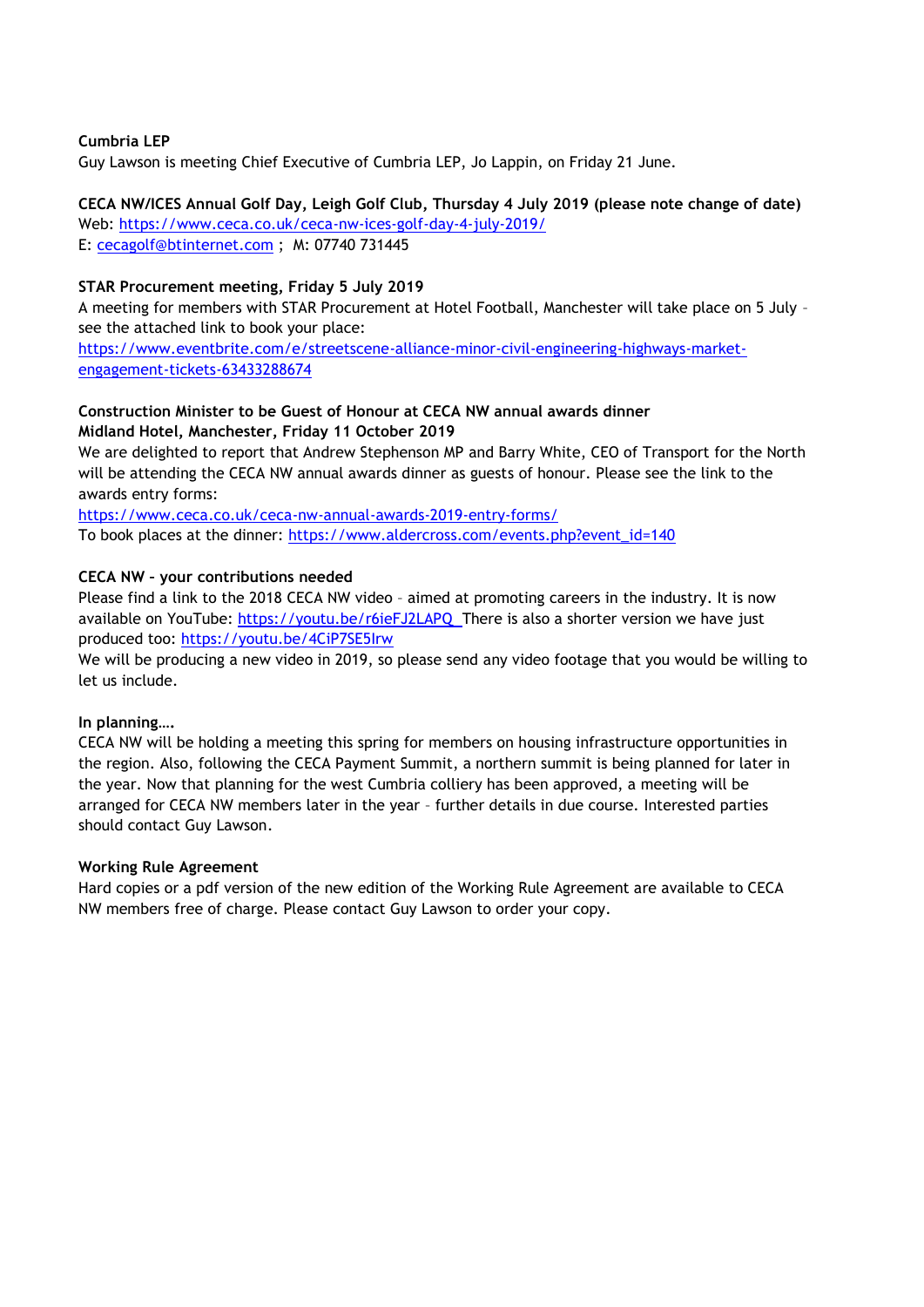# **Training & Development**

# **Reverse Charge VAT**

With reverse charge VAT coming this autumn, if members would like a CECA NW seminar on the subject, please let me know.

# **NW Contractors' Training Group – free for all CECA NW members**

The Group provides access to CITB funding to support training, and its members receive free or substantially discounted training. If you are interested in joining the Group, please let Gill Steele know: [mgtpsteele@hotmail.co.uk](mailto:mgtpsteele@hotmail.co.uk) Please could CECA NW members advise their Training Managers of this opportunity.

# **Digital skills for the construction industry, Liverpool, Wednesday 19 June 2019**

This is an opportunity for you to understand how digitisation is going to affect your business and how main contractors can support you. Find out what this means to you at this free workshop. This event is jointly run by the Supply Chain Sustainability School and CITB.

[https://www.supplychainschool.co.uk/uk/sustainability/construction/support/supplier](https://www.supplychainschool.co.uk/uk/sustainability/construction/support/supplier-training/910/digitising-skills-for-the-industry)[training/910/digitising-skills-for-the-industry](https://www.supplychainschool.co.uk/uk/sustainability/construction/support/supplier-training/910/digitising-skills-for-the-industry)

# **Manchester College Plant & Civils Schools Awareness event, 26-27 June 2019**

CPUK Civils and Remediation are leading a Plant & Civils Awareness Event - 26th and 27th June 2019 – sessions start at 09.30 and 14.15; Manchester College, Openshaw Campus, Ashton Old Road, Openshaw, Manchester M11 2WH. Come along and take advantage of this opportunity to promote our industry to students from Greater Manchester (please see flyer attached for more details).

# **GoConstruct**

A campaign by CITB to attract more entrants to the industry:<https://www.goconstruct.org/en/> GoConstruct has also produced a new infrastructure video which can be viewed here: <https://www.youtube.com/watch?v=98rc8Ac-mF4>

# **CITB Employer Update**

<http://elink-eu.azuresend.com/m/023a3170cc3440b2b5de2b317aba2411/610813C4/A6E289F7/102018n>

# **Fairness, Inclusion and Respect Programme (FIR) update**

More introduction to FIR workshops are being run, plus Ambassador training session, and Ambassador coaching sessions. If any of this is of interest and you want your organisation to get involved or build on its existing activity then please do get in touch: Tolu Oke, T: 020 7697 1985; M: 07469 159 788 FIR Training and Project Manager, E: [Tolu@supplychainschool.co.uk](mailto:Tolu@supplychainschool.co.uk) FIR Toolkit: [https://www.supplychainschool.co.uk/default/fairness-inclusion-and-respect/fir](https://www.supplychainschool.co.uk/default/fairness-inclusion-and-respect/fir-toolkit.aspx)[toolkit.aspx](https://www.supplychainschool.co.uk/default/fairness-inclusion-and-respect/fir-toolkit.aspx)

# **Sponsoring the Civil Engineering Challenge**

We are sponsoring resource packs to enable scouts and guides to achieve the Civil Engineering badge, developed by Pippa Higgins of Vinci. Please let me know if you would like more information. We are now funding over twenty groups to undertake the civil engineering challenge.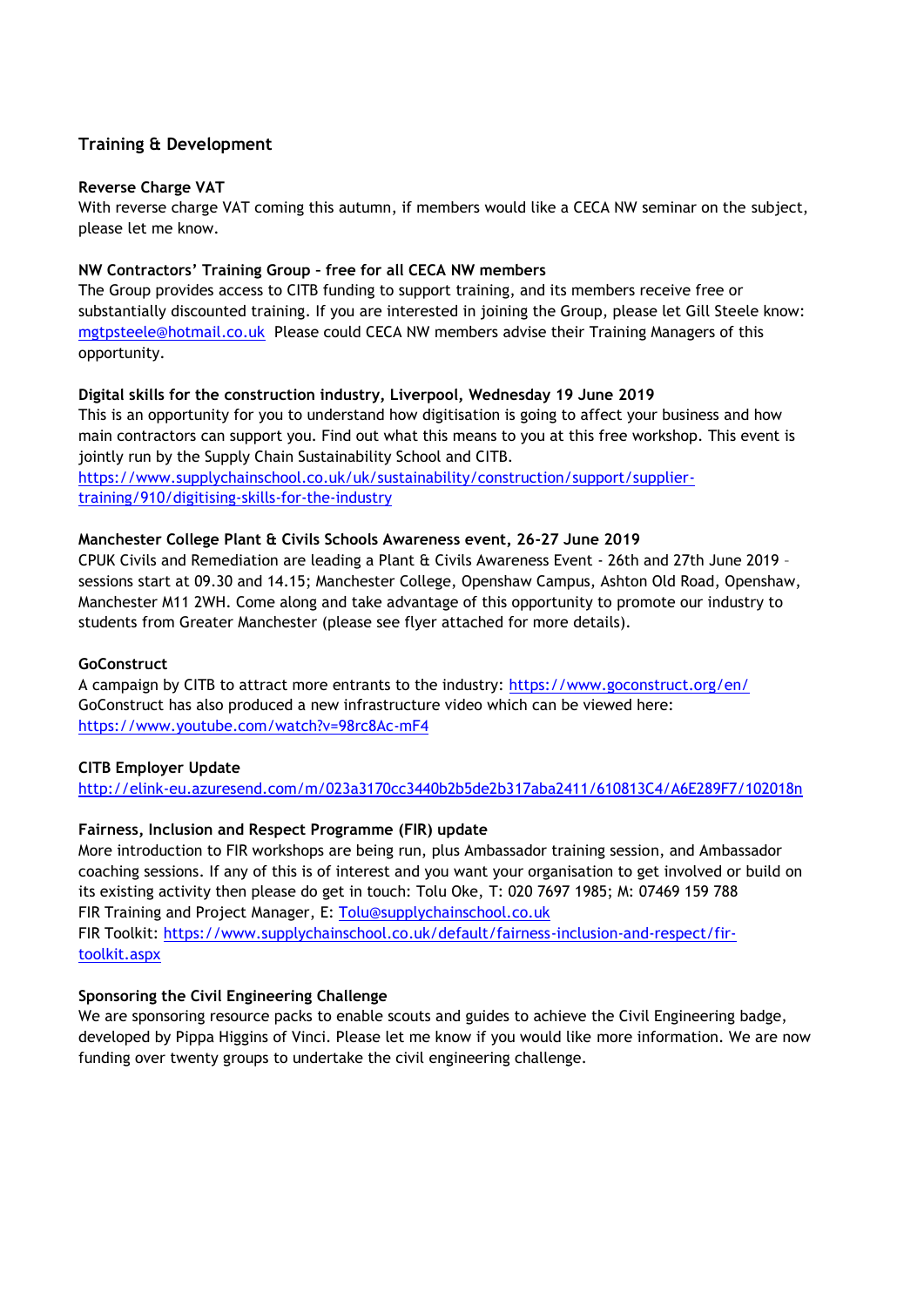# **Policy & Industry Affairs**

# **CECA Payment Summit, 5 September 2019 (please note the change of date)**

An early date for your diary – further details shortly.

# **CECA SME Procurement survey – now live**

If you are an SME (less than 250 employees) please do fill it in: <https://www.surveymonkey.co.uk/r/CECASMEProcurementSurvey>

# **Government sets legally binding plans for net zero carbon emissions by 2050**

The government has announced legally binding plans to cut UK carbon emissions to zero by the year 2050. The new target will amend the 2008 Climate Change Act, which commits the UK to reducing emissions by 80% by 2050, to the much more more ambitious goal of zero net emissions. The new legislation sets the UK on the path to become the first major economy to set net zero emissions target in law, and is based on expert independent advice from the Committee on Climate Change. In its report, the Committee on Climate Change forecasts significant benefits to public health and savings to the NHS from better air quality and less noise pollution, as well as improved biodiversity. [https://www.gov.uk/government/news/government-announcement-to-end-uks-contribution-to-climate](https://www.gov.uk/government/news/government-announcement-to-end-uks-contribution-to-climate-change)[change](https://www.gov.uk/government/news/government-announcement-to-end-uks-contribution-to-climate-change)

# **Foresight Group: Big shift towards global infrastructure investment**

The Foresight Group have responded to "continuing Brexit uncertainty" and "widespread fear of a sustained downturn" by launching a global infrastructure fund investing in global listed renewable energy and infrastructure investment companies.

The new fund follows the findings of a new study of financial advisors, commissioned by Foresight, whose key findings included:

- 94% of financial advisers surveyed fear the threat of a sustained downturn;
- 53% cite Brexit uncertainty as a key driver to global infrastructure funds to de-risk portfolios;
- 80% believe more advisers will recommend global infrastructure to clients against a backdrop of uncertainty;
- 66% of advisers expect to see clients' allocations to global infrastructure rise over the next three years compared to 32% in 2017.

[https://www.foresightgroup.eu/retail-investors/foresight-capital-management/fp-foresight-global-real](https://www.foresightgroup.eu/retail-investors/foresight-capital-management/fp-foresight-global-real-infrastructure-fund/)[infrastructure-fund/](https://www.foresightgroup.eu/retail-investors/foresight-capital-management/fp-foresight-global-real-infrastructure-fund/)

# **Bidders' day for £900m Heathrow rail tunnel project**

Network Rail is to hold a bidders' days to set out contract plans for a 6.5km new rail link from Reading and Slough to London Heathrow Airport. It will be held in Swindon on the 23 July at 9:00 a.m. until 4:00 p.m. For further details email, [WRLtHProcurement@networkrail.co.uk](mailto:WRLtHProcurement@networkrail.co.uk) by **Friday 5 July**.

# **HS2: Phase 2b design refinement consultation**

The Department for Transport has proposed enabling HS2's lines to be used as part of Northern Powerhouse Rail. HS2 phase 2b will connect Crewe to Manchester and the West Midlands to Leeds. The Department for Transport has launched a consultation on future touch points for NPR. These will facilitate junctions that could connect to a potential new line from HS2 towards Liverpool. One junction would allow future Liverpool-Manchester NPR trains to use the HS2 line into Manchester. The other would allow future London-Liverpool HS2 trains to use any new, future NPR route into Liverpool. Both would enable improved capacity and connectivity between Liverpool, Warrington and Manchester Piccadilly. This consultation closes at **11:45pm on 6 September 2019**. <https://www.gov.uk/government/consultations/hs2-phase-2b-design-refinement-consultation>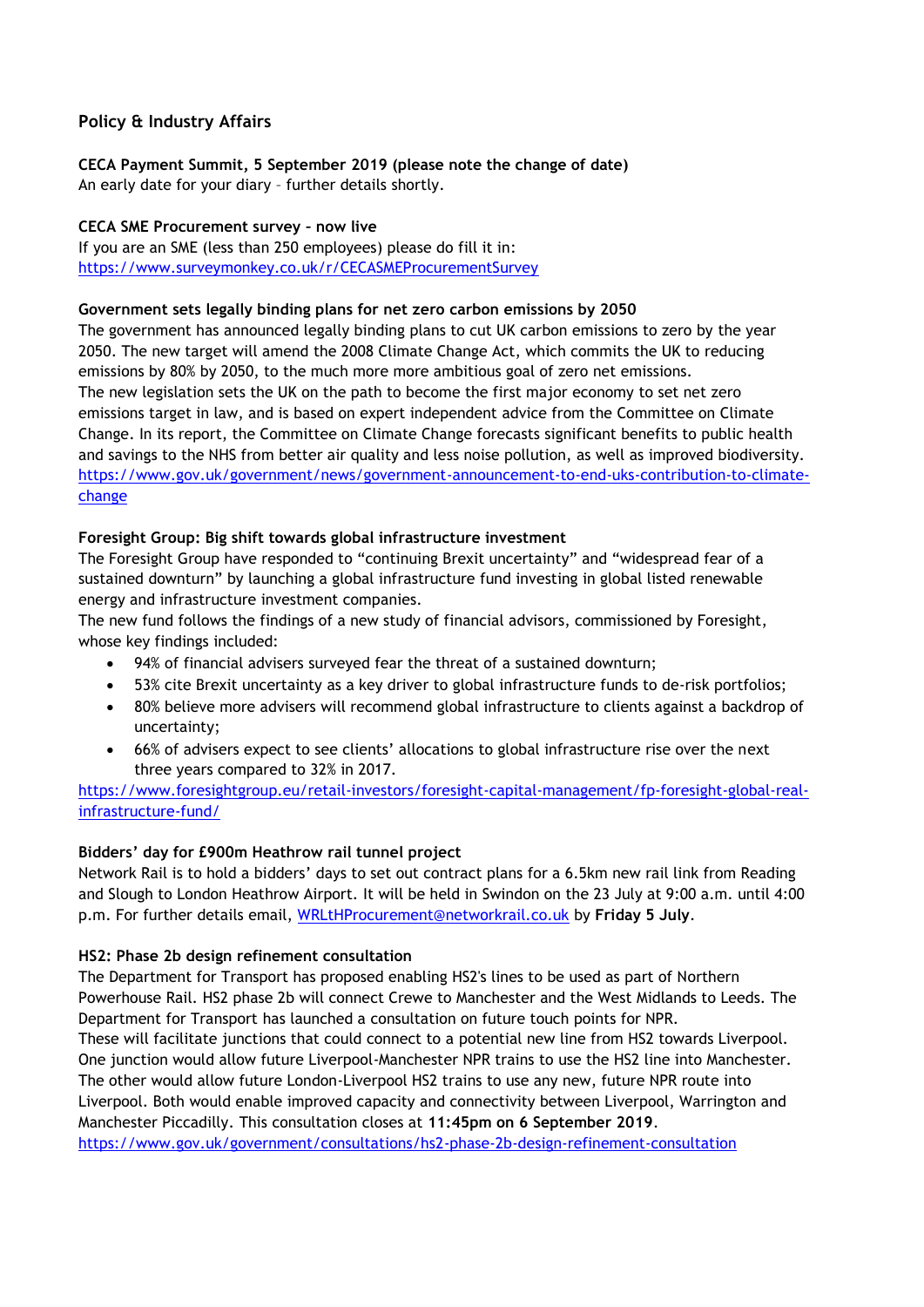# **Addleshaw Goddard/Northern Powerhouse Partnership: Backing Northern Powerhouse Rail**

On the back of surveying 5,000 businesses across the North of England, Addleshaw Goddard working alongside the Northern Powerhouse Partnership has developed a report exploring the impact those businesses foresee from Northern Powerhouse Rail and a new wider transport infrastructure across the North of England. What is clear from the results of our survey of businesses across the North is that our business community is aware of and motivated by the opportunities Northern Powerhouse Rail will bring. They are ready to invest now to ensure maximum growth in the future.

# [https://www.addleshawgoddard.com/en/insights/insights-briefings/2019/transport/backing-northern](https://www.addleshawgoddard.com/en/insights/insights-briefings/2019/transport/backing-northern-powerhouse-rail/)[powerhouse-rail/](https://www.addleshawgoddard.com/en/insights/insights-briefings/2019/transport/backing-northern-powerhouse-rail/)

# **Adonis/IPPR: Reshaping Britain's Railways for the 21st Century**

Lord Adonis will set out the key elements of a 'Reverse Beeching' plan, including practicalities, timescales, and finances. His title 'Reshaping Britain's Railways for the 21st Century' echoes Beeching's 1963 report 'Reshaping Britain's Railways.' Over one million people live in the 27 biggest towns without a railway station, including Gosport, Dudley, Newcastle under Lyme, Washington, Waterlooville, Halesowen, Leigh, West Bridgford, Skelmersdale, Blyth, Dunstable, Woodley, Coalville, Abingdon, Swadlincote, Wisbech, Rushden, Darlastan, Ashington, Witney, Haverhill, Aldridge, Ferndown, Kingswinford and Daventry. 'Reversing Beeching' would be transformational for the communities concerned, making a major contribution to building 'One Nation' and a green Britain.

# **National Infrastructure Survey & Spending Review to be delayed?**

It is looking increasingly likely that both the NIS and the Spending Review will be put back to 2020. Liz Truss, Chief Secretary to the Treasury, however, gave some encouragement on investment in nuclear: [http://data.parliament.uk/writtenevidence/committeeevidence.svc/evidencedocument/economic](http://data.parliament.uk/writtenevidence/committeeevidence.svc/evidencedocument/economic-affairs-committee/the-spending-review/oral/102847.html)[affairs-committee/the-spending-review/oral/102847.html](http://data.parliament.uk/writtenevidence/committeeevidence.svc/evidencedocument/economic-affairs-committee/the-spending-review/oral/102847.html)

# **Stop. Make a Change 2019**

For 2019, Stop. Make a Change is aligning itself with the Infrastructure Client Group's Top Risks project. The project aims to address seven of the biggest health, safety and wellbeing risks in the sector. Over the next year the Top Risks project will seek ways to tackle risks associated with:

- 1. People & Mobile plant
- 2. Mental health
- 3. Striking buried services
- 5. Heavy goods vehicles operations
- 6. Hand-arm vibration related disease
- 7. Public safety

4. Lifting operations

Stop. Make a Change 2019 events will take place from **9 to 13 September**. Full details can be found at [www.stopmakeachange.co.uk](http://www.stopmakeachange.co.uk/) while companies interested in signing up for 2019 can contact [enquiries@ceca.co.uk](mailto:enquiries@ceca.co.uk)

# **Guidance on forward tipping dumpers**

<https://www.cpa.uk.net/sfpsgpublications/>

# **Arcadis: Post Brexit skills shortages to push up tender prices by 4%**

Tender prices are set to rise by 4% in 2022 as post-Brexit skills shortages bite across construction. The latest forecasts from Arcadis predict rises after a period of industry "treading water" while politicians dither over Brexit. The consultancy has held its short term inflation forecast at just 2-3% to 2021 as clients take a 'wait-and-see' approach to the current political turmoil.

[https://www.arcadis.com/en/united-kingdom/our-perspectives/2019/june/uk-construction-spring](https://www.arcadis.com/en/united-kingdom/our-perspectives/2019/june/uk-construction-spring-market-view-2019/)[market-view-2019/](https://www.arcadis.com/en/united-kingdom/our-perspectives/2019/june/uk-construction-spring-market-view-2019/)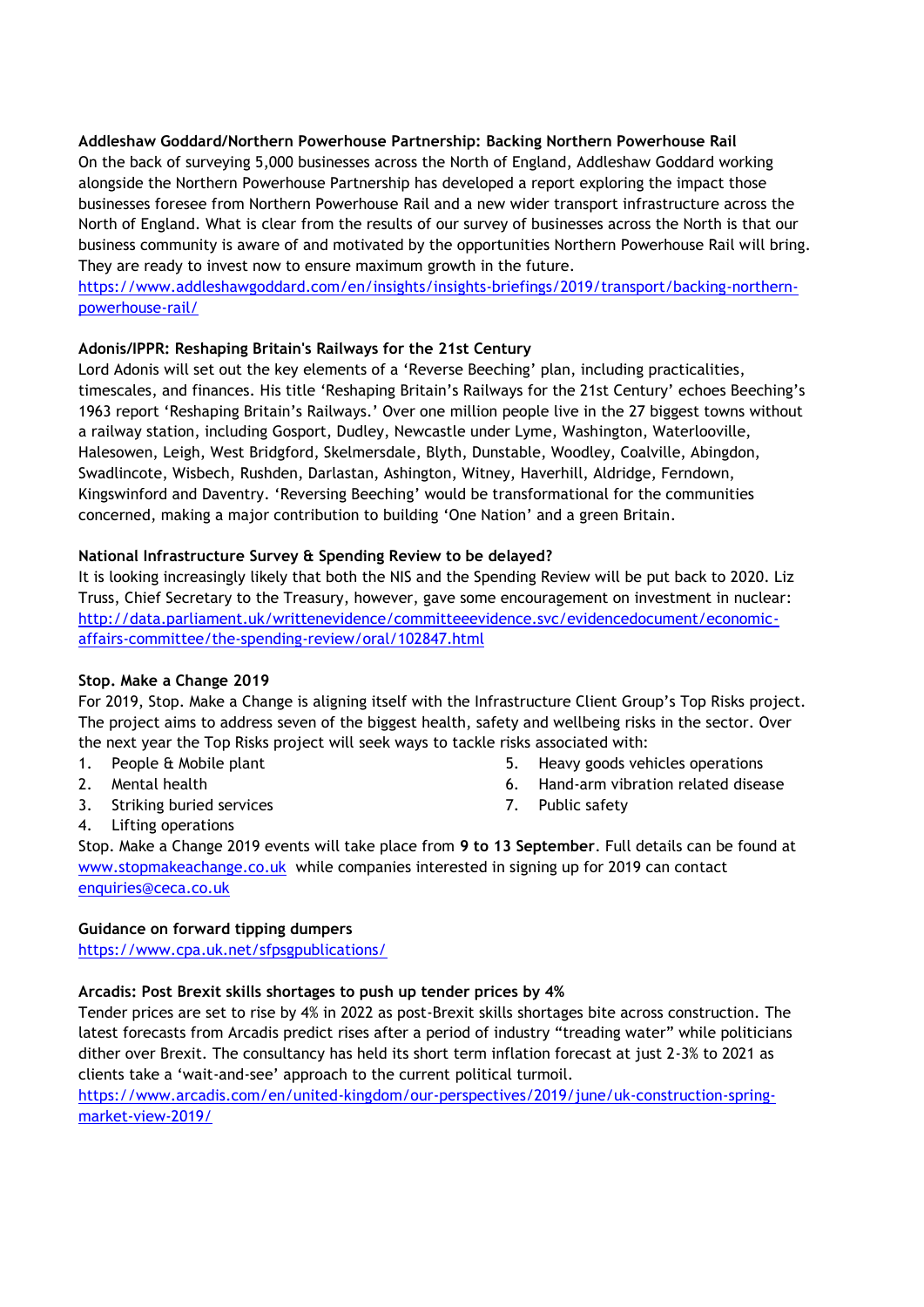# **Communities to benefit from new housing infrastructure rules**

New rules which make the way housing developers stump up money for infrastructure simpler and more transparent are being brought in, the government has confirmed. Contractors already have to pay for roads, schools, GP surgeries and parkland that is needed so that areas can cope with the influx of extra residents. Developers were charged £6 billion in contributions in 2016/17, helping to unlock jobs and growth. However, councils have previously not had to report on the total amount of funding received or how it's spent. They will not only make it simpler for communities to know what the money has been spent on, but also make it faster for councils to introduce the Community Infrastructure Levy in the first place – so areas can benefit from getting the infrastructure they need in good time.

Restrictions will be eased to allow councils to fund single, larger infrastructure projects from the cash received from multiple developments, giving greater freedom to deliver complex projects at pace. <https://www.gov.uk/government/news/communities-to-benefit-from-new-housing-infrastructure-rules>

# **CLC calls for clients to drive direct employment**

The Construction Leadership Council has called on clients to put pressure on contractors to shift towards greater direct employment. The council is urging clients to sign up to a code of employment where those who contribute to a project are directly employed. It argues this would ensure that it is in the employer's best interest to train their staff and benefit from their improved productivity. It is one of three key recommendations set out in a new report looking at how to deliver a construction pipeline of more than £600bn over the next decade.

[http://www.constructionleadershipcouncil.co.uk/wp-content/uploads/2019/06/CLC-Skills-](http://www.constructionleadershipcouncil.co.uk/wp-content/uploads/2019/06/CLC-Skills-Workstream_Future-Skills-Report_June-2019_A4-Print-Version.pdf)[Workstream\\_Future-Skills-Report\\_June-2019\\_A4-Print-Version.pdf](http://www.constructionleadershipcouncil.co.uk/wp-content/uploads/2019/06/CLC-Skills-Workstream_Future-Skills-Report_June-2019_A4-Print-Version.pdf)

# **Drop in construction apprenticeship starts**

The number of construction apprenticeship starts halved since last year. In March 2019, there were only 694 apprenticeship starts in construction, planning and the built environment, compared with 1,247 in March 2018.

**[https://assets.publishing.service.gov.uk/government/uploads/system/uploads/attachment\\_data/file/](https://assets.publishing.service.gov.uk/government/uploads/system/uploads/attachment_data/file/804361/Apprenticeship-and-levy-statistics-May2019-main-text.pdf) [804361/Apprenticeship-and-levy-statistics-May2019-main-text.pdf](https://assets.publishing.service.gov.uk/government/uploads/system/uploads/attachment_data/file/804361/Apprenticeship-and-levy-statistics-May2019-main-text.pdf)** <https://www.gov.uk/government/statistics/apprenticeship-and-levy-statistics-may-2019>

# **….even though CITB forecasts 168,500 construction jobs created in next five years**

The CITB's Construction Skill's Network Report 2019-23 predicted that approximately 168,500 construction jobs will be created in the UK over the next five years. [https://www.citb.co.uk/about-citb/construction-industry-research-reports/search-our-construction](https://www.citb.co.uk/about-citb/construction-industry-research-reports/search-our-construction-industry-research-reports/forecasts/csn-forecasts-2019-2023-uk/)[industry-research-reports/forecasts/csn-forecasts-2019-2023-uk/](https://www.citb.co.uk/about-citb/construction-industry-research-reports/search-our-construction-industry-research-reports/forecasts/csn-forecasts-2019-2023-uk/)

# **…..but construction roles still 'not skilled enough' for job shortages list**

Construction roles facing shortages still should not be added to the government's shortage list because they do not meet the required skills threshold, a new report by the Migration Advisory Committee has said. The committee has published its review of the Shortage Occupation List – its list of roles it defines as needing migration to fill shortages. While related roles including engineering geologists, hydrogeologists and geophysicists have been added to the list, most construction jobs were not. <https://www.gov.uk/government/publications/full-review-of-the-shortage-occupation-list-may-2019>

# **2019 Youthbuild Young Builder of the Year Awards**

For 2019 there is a prize fund of £7,500 and all shortlisted finalists will receive a certificate and tools prizes and a trip on the London Eye. The winner of the 18 to 24 year old category may receive up to £1,500 (including tools), with further awards being made to the runners up. The winner of the 14 to 18 year old category will receive up to £750 (including tools) and their educational establishment will receive tools worth up to £500. <https://ybuk.org/youth-builder-of-the-year-awards/2019-awards/> **The application window closes on Wednesday, 31st July.**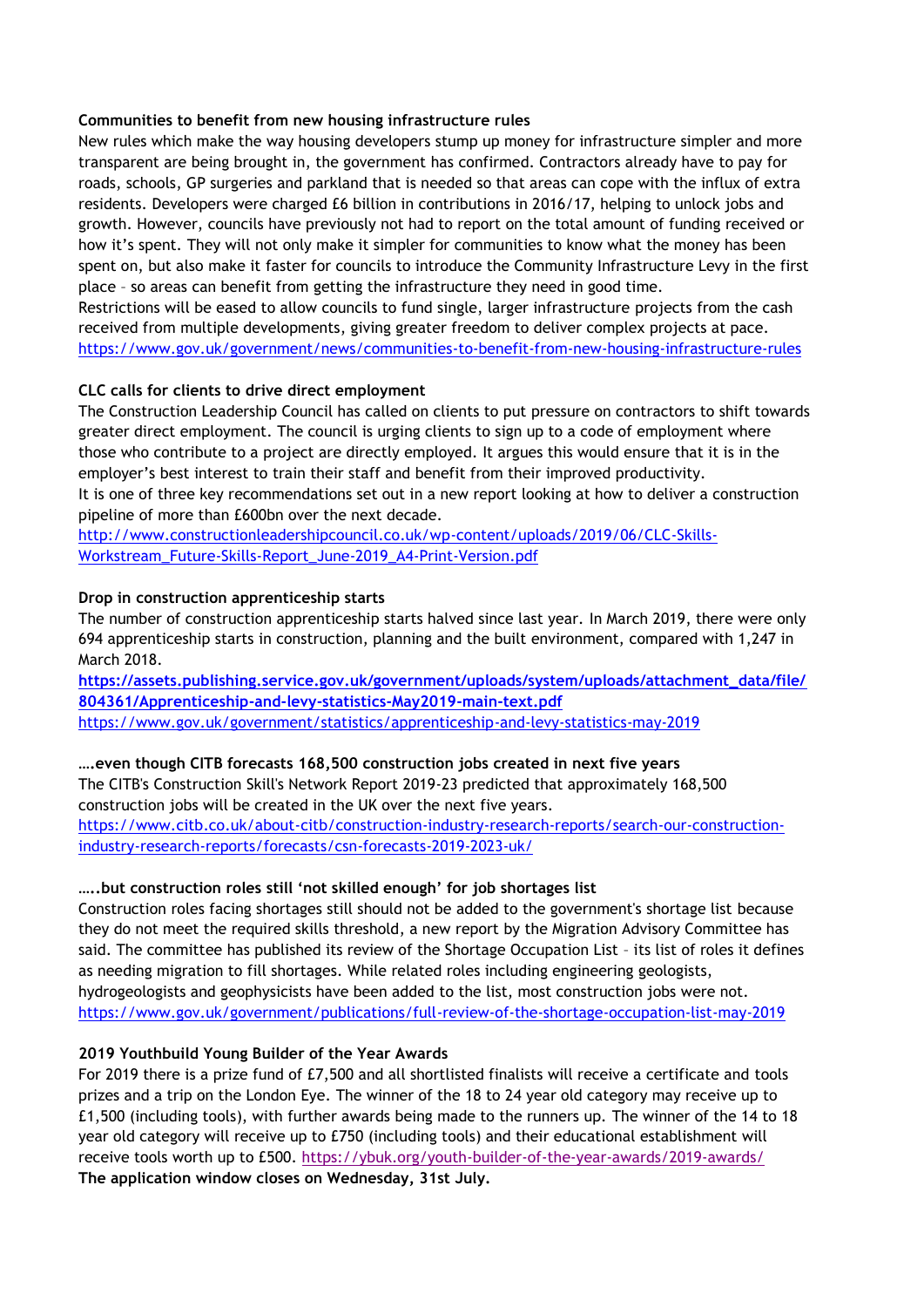# **CECA Legal & Commercial Group focussing on contractual issues in infrastructure.**

The group has been established in response to the emergence of new forms of contract such as FAC-1 and the NEC4 Alliance contract. It also reflects changing commercial models such as Project 13 being adopted by clients including Network Rail, Environment Agency, National Grid, Heathrow and Sellafield. As well as discussing new developments, the group is intended to provide a forum to discuss issues relating to existing contracts. In recent months CECA has responded to a wide range of issues in this area, and want to ensure that our public positions accurately represent the views of members. Finally, CECA continues to provide significant free commercial and contractual training for members. We hope that the new group will help to guide future developments for this training, ensuring that we continue to target those courses that will be most beneficial to members.

Fenwick Elliott LLP have offered to host and offer their expertise at the first meeting of the group, which will take place on the afternoon of **11 July**, followed by a drinks reception at their offices in London. If you would like further details, or to join up, please email [marieclaudehemming@ceca.co.uk](mailto:marieclaudehemming@ceca.co.uk)

# **Major contractors warned again over late payment work ban**

Cabinet minister Oliver Dowden has fired another warning at major contractors over late payment. Dowden reiterated the government's get-tough stance at the RICS annual Construction Conference. September will see new rules introduced meaning large companies could be prevented from getting major government contracts if they do not pay 95% of their invoices within 60 days.

# **£55m Homes England grant funding to boost development of 4,000 homes**

Homes England has agreed funding deals with 12 local authorities to deliver 4,000 homes across England. The £55m funding has been awarded through the government's £450m local authority accelerated construction (LAAC) programme, and will support local authorities with works required to prepare their sites for the development of new homes such as infrastructure enabling works, planning and technical expertise and site remediation. In the north, the local authorities are: City of York Council, Gateshead Council, Newcastle City Council, **Pendle Borough Council, and High Peak Borough Council**.

# **Kerslake commission: Create regional agencies to boost infrastructure**

Four new economic development agencies are needed to oversee infrastructure projects and regional development, an independent review of inequality in the UK will recommend.

The UK2070 Commission, established last year to examine inequalities across different parts of the country and chaired by former head of the civil service Lord Bob Kerslake will recommend the creation of the new bodies. Lord Kerslake's commission will say that an agency for each of the North, Midlands, South-east and South-west of England would help to stimulate growth.

# [http://uk2070.org.uk/2019/05/28/first-report-of-the-uk2070-commission-to-be-published-on-thursday-](http://uk2070.org.uk/2019/05/28/first-report-of-the-uk2070-commission-to-be-published-on-thursday-30th-may-2019/)[30th-may-2019/](http://uk2070.org.uk/2019/05/28/first-report-of-the-uk2070-commission-to-be-published-on-thursday-30th-may-2019/)

# **Social Enterprise UK report: Social value-led procurement driving higher economic growth**

A new report, Front and Centre: Putting Social Value at the Heart of Inclusive Growth, launched by Social Enterprise UK, has found that local councils are increasingly using procurement as a way to drive higher economic growth.

The report calls on central government, local councils and other public bodies to do more to utilise social value, putting it front and centre of decision making. Based on in-depth research across local government, the report shows a growing use of social value – making spending decisions not just on financial cost but on the economic, social and environmental impact.

82% of local councils believe that spending public money focusing on social value, rather than just focusing on the cheapest product, generates higher levels of growth. Sunderland, one of the case studies referenced in the report, was one of the fastest growing cities in the UK in 2018. Two-fifths of councils also believe that a social value approach can reduce inequalities.

[https://www.socialenterprise.org.uk/front-and-centre-putting-social-value-at-the-heart-of-inclusive](https://www.socialenterprise.org.uk/front-and-centre-putting-social-value-at-the-heart-of-inclusive-growth)[growth](https://www.socialenterprise.org.uk/front-and-centre-putting-social-value-at-the-heart-of-inclusive-growth)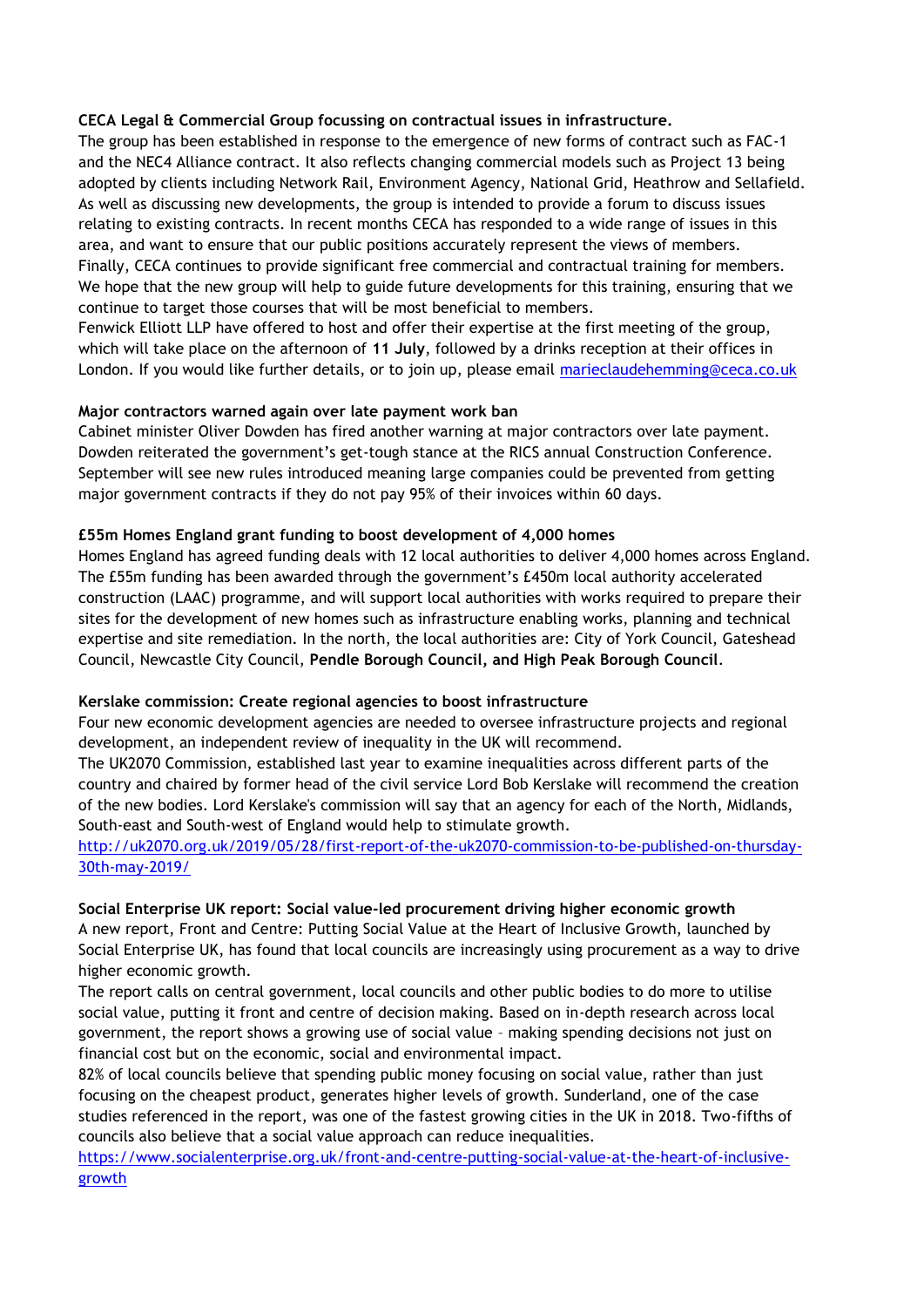# **Site inductions to contain modern slavery warnings**

Major contractors are now highlighting how to spot signs of modern slavery and labour exploitation as part of site induction talks. Leading firms have teamed up with the Gangmasters and Labour Abuse Authority (GLAA) for the initiative:<https://www.gla.gov.uk/>

The package includes a presentation for new starters which will be shown at the end of traditional health and safety inductions. Other initiatives include complementary posters on spotting the signs of exploitation and a toolbox talk aimed at raising awareness of workers' rights on site.

The move is part of the Construction Protocol launched by the GLAA and signatory firms to protect vulnerable workers, share information and raise awareness within supply chains.

# **CITB Business Plan reveals spending proposals for £614m of levy cash**

The Construction Industry Training Board is planning a new "big, bold" careers campaign in a bid to attract a new generation of workers into construction. The move is part of the board's latest three-year plan which highlights how it will spend the £614m of levy income collected between 2019/20 to 2021/22. The plan outlines the 'Big Six' skills challenges identified by CITB research. They include:

- making construction an attractive career to a broader range of recruits
- developing a 'site-ready' workforce
- getting more construction learners to join the industry
- growing the number and diversity of apprentices
- helping smaller firms invest in the training that can transform their business
- boosting the number of assessors for vocational qualifications

# <https://www.citb.co.uk/documents/businessplan/citb-business-plan-2019-uk.pdf>

# **ICG lead drive to eliminate site accidents**

Major clients are joining forces to push for a step change in the safety, health and wellbeing of everyone involved in big UK infrastructure projects. Over the next 12 months representatives from the industry's major clients, contractors and supply chain have agreed to work together to tackle the causes of illness and injury in the sector. The initiative has been driven by the Infrastructure Client Group (ICG), which represents some of the country's largest client organisations.

ICG members include EDF Energy, Environment Agency, Heathrow, Highways England, HS2, National Grid, Sellafield Ltd, Tideway and Transport for London.

# **CMA guidance on competition law for the construction industry**

The Competition and Markets Authority has recently been investigating a number of cases of potential competition law breaches by firms in the construction sector. Most recently, their investigations resulted in the disqualification of two company directors of CPM group due to their involvement in a cartel. To raise the level of awareness within firms about competition law and the rules with which firms have to comply, the CMA has launched a package of materials to help business. This includes:

- a [quick guide on how to avoid disqualification](https://eur02.safelinks.protection.outlook.com/?url=https%3A%2F%2Fwww.gov.uk%2Fgovernment%2Fpublications%2Fadvice-for-company-directors-on-avoiding-cartel-infringements%2Favoiding-disqualification-advice-for-company-directors&data=02%7C01%7Cfergus.harradence%40beis.gov.uk%7Cd1486b60e40443643cac08d6ccac89fc%7Ccbac700502c143ebb497e6492d1b2dd8%7C0%7C0%7C636921438762752346&sdata=FcQRCPFhJ02WxRzSvRZI%2FruXYLZFvsVboqiVEcVRLEM%3D&reserved=0)
- a checklist on how to comply with competition law
- our #StopCartels campaign page [https://stopcartels.campaign.gov.uk/](https://eur02.safelinks.protection.outlook.com/?url=https%3A%2F%2Fstopcartels.campaign.gov.uk%2F&data=02%7C01%7Cfergus.harradence%40beis.gov.uk%7Cd1486b60e40443643cac08d6ccac89fc%7Ccbac700502c143ebb497e6492d1b2dd8%7C0%7C0%7C636921438762762355&sdata=u4S460%2FFTtncu2pHPnsFYu52%2By6Ot8reN%2F%2FwD5wSgOY%3D&reserved=0) that houses:
	- o an interactive quiz to test knowledge of the law and what is/ isn't permitted
	- o case studies with lessons learnt and information
	- o reporting form + info on immunity from fines under our leniency programme.

# **£1.6 billion Stronger Towns Fund launched**

The Stronger Towns Fund will be targeted at places that have not shared in the proceeds of growth in the same way as more prosperous parts of the country. It will be used to create new jobs, help train local people and boost economic activity – with communities having a say on how the money is spent. <https://www.gov.uk/government/news/16-billion-stronger-towns-fund-launched>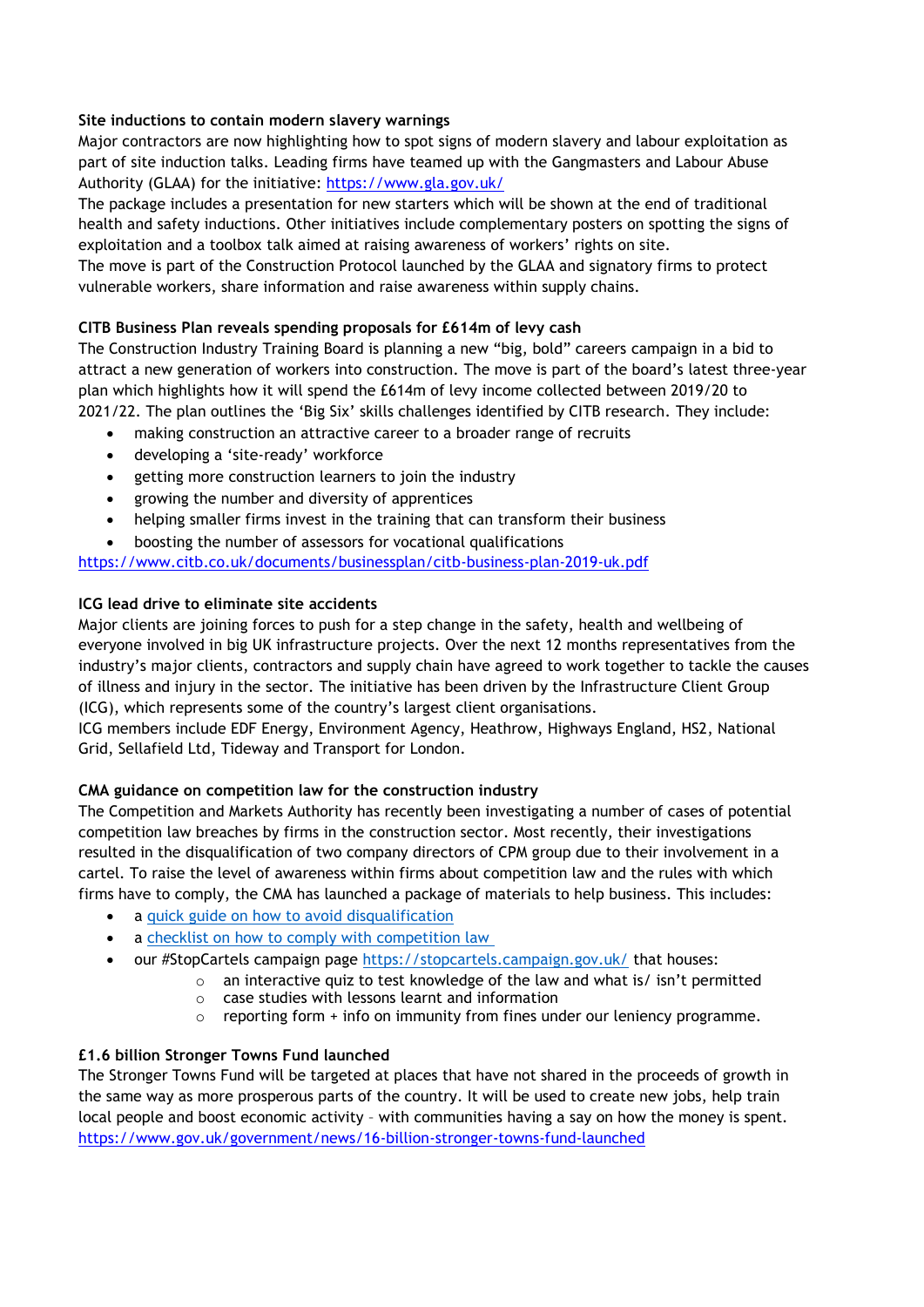# **Network Rail to keep retentions ban after restructure**

Network Rail will retain its ban on retentions and enforcement of 28-day payments among suppliers after its restructure, the rail body has said. Chief executive Andrew Haines said that most contractors won't have to duplicate their work five times under the new structure.

# **International Women in Engineering Day (#INWED19), 23 June 2019**

The global awareness campaign, coordinated by the Women's Engineering Society (WES), aims to increase the profile of women in engineering worldwide and focus attention on the career opportunities available to girls in engineering and related industries. In 2019, WES's own centenary year, INWED will aim to inspire even greater participation across the globe, both online and through physical activities, by individuals, schools, colleges, groups and organisations. The theme will be supported by the hashtags #INWED19 and #TransformTheFuture. For more information:<http://www.inwed.org.uk/>

# **Doing business with Sellafield (LINC and CTM update)**

LINC with Sellafield Ltd has now transitioned over to the CTM system. In order to qualify for LINC in CTM please either login with your existing details or if you are new to CTM register as a 'new supplier' and navigate to RFQ 10536 - LINC Qualification.

<https://sharedsystems.eu-supply.com/login.asp?B=SELLAFIELD>

# **Homes England launches Strategic Plan 2018/19 – 2022/23**

[https://assets.publishing.service.gov.uk/government/uploads/system/uploads/attachment\\_data/file/7](https://assets.publishing.service.gov.uk/government/uploads/system/uploads/attachment_data/file/752686/Homes_England_Strategic_Plan_AW_REV_150dpi_REV.pdf) [52686/Homes\\_England\\_Strategic\\_Plan\\_AW\\_REV\\_150dpi\\_REV.pdf](https://assets.publishing.service.gov.uk/government/uploads/system/uploads/attachment_data/file/752686/Homes_England_Strategic_Plan_AW_REV_150dpi_REV.pdf)

**News from ICES** <http://mailshot.cices.org/Chartered%20ICES%20Enewsletter%20may19.html>

# **News from ACAS**

[https://northwest.cmail20.com/t/ViewEmail/r/8F1F1E64151C3DDF2540EF23F30FEDED/02B2B0EDB68E38](https://northwest.cmail20.com/t/ViewEmail/r/8F1F1E64151C3DDF2540EF23F30FEDED/02B2B0EDB68E38FF2A1BF84ACBDD178B) [FF2A1BF84ACBDD178B](https://northwest.cmail20.com/t/ViewEmail/r/8F1F1E64151C3DDF2540EF23F30FEDED/02B2B0EDB68E38FF2A1BF84ACBDD178B)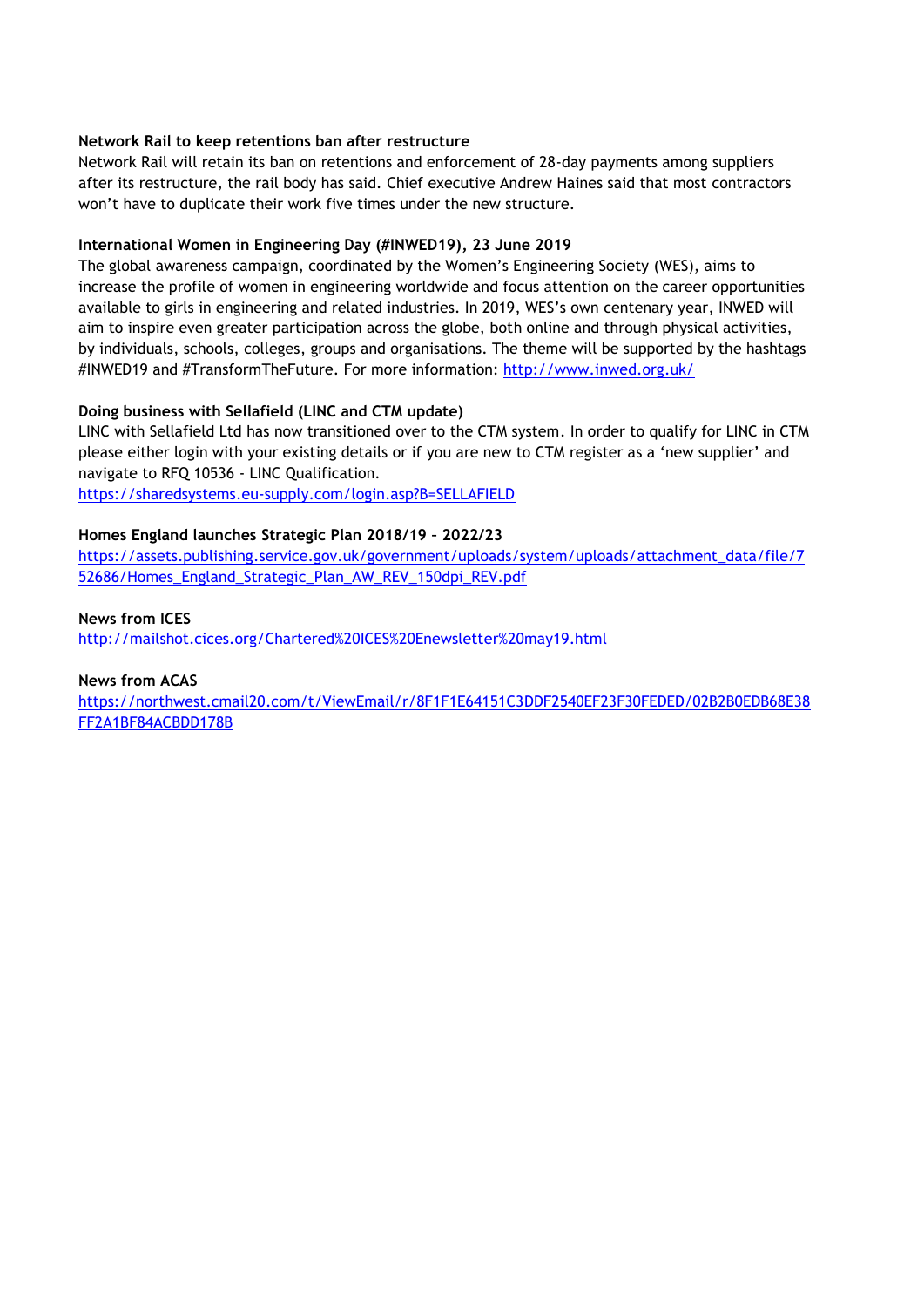# **North West – and the North**

#### **Greater Manchester Local Industrial Strategy is launched**

<https://www.gov.uk/government/publications/greater-manchester-local-industrial-strategy>

#### **A66 market engagement event, 4 July 2019**

The A66 Northern Trans-Pennine Scheme is having its next market engagement event on Thursday 4th July in Manchester. Confirmation of the venue and further details will be sent via Bravo shortly, but a start time of 10-10:30 is expected.

An agenda for the event will be circulated nearer the time. Following the event, the presentations and any question and answers from the session, will be posted on this Bravo ITT for anyone registered to access. If you have any further questions please send via Bravo. <https://public.bravosolution.co.uk/web/login.html>

# **Plan to start £85m Eden Project North in 2020**

Details have been revealed of ambitious plans to build an £85m northern version of Cornwall's Eden Project on Morecambe Bay's seafront. The first environmental scoping planning report for the proposed Eden Project North attraction has been submitted to Lancaster City Council. Backed by Eden Project International, the project will consist of five mussel-shaped domes rising to nearly 40m. <https://www.edenproject.com/media/2018/11/new-vision-morecambes-eden-project-revealed>

# **Consultation to be held on major Liverpool plan**

A public consultation on proposals to transform Liverpool's commercial district will be held after the plans moved forward. A vision document on the area – which covers 40 acres of the city centre – will go out for consideration in mid-June for five weeks.

#### **Oldham sets out updated town centre vision**

The council's refreshed vision for the town centre, including an increased focus on housing, is to move forward with the first major developments due to get under way later this year. Key sites in Oldham have been earmarked for development for some time, including the Prince's Gate site at Oldham Mumps, which was originally due to be home to a Marks & Spencer. This is now due to be developed into a Lidl and a hotel, with Lidl delivering a 28,560 sq ft supermarket on the site. Work is due to start this autumn, while a planning application for a residential scheme on the site is expected to follow.

# **Trafford expands Civic Quarter as more sites come forward**

The council is to extend its masterplan around Old Trafford to take in several major new development sites as it looks to pursue a potential CPO of the former B&Q site next to the cricket ground. The extended Civic Quarter is to take in additional sites including Greater Manchester Police's data centre off Boyer Street, the Club 3000 Bingo and Audi workshop opposite Trafford Bar Metrolink stop, a cleared site at 39 Talbot Road, and the Trafford Hall hotel. GMP's data centre, due to be vacated later this year, is identified as having "significant development potential" by the council, and it is understood Avison Young has been appointed as consultant to examine future uses for the site.

# **Fiddler's Ferry: SSE to close its last coal-fired power plant**

The company said the plant in Warrington, which employs 158 people, will close on 31 March 2020 and it was beginning a consultation with trade unions. SSE said the station's losses were "unsustainable".

# **£10.65m for link road from M18 to Doncaster West Moor Park East site**

Blue Anchor Leisure, owners of the proposed 195-acre West Moor Park East employment site near Armthorpe, have welcomed Doncaster Council and Sheffield City Region's decision to fund a strategic site link road in the west of the town.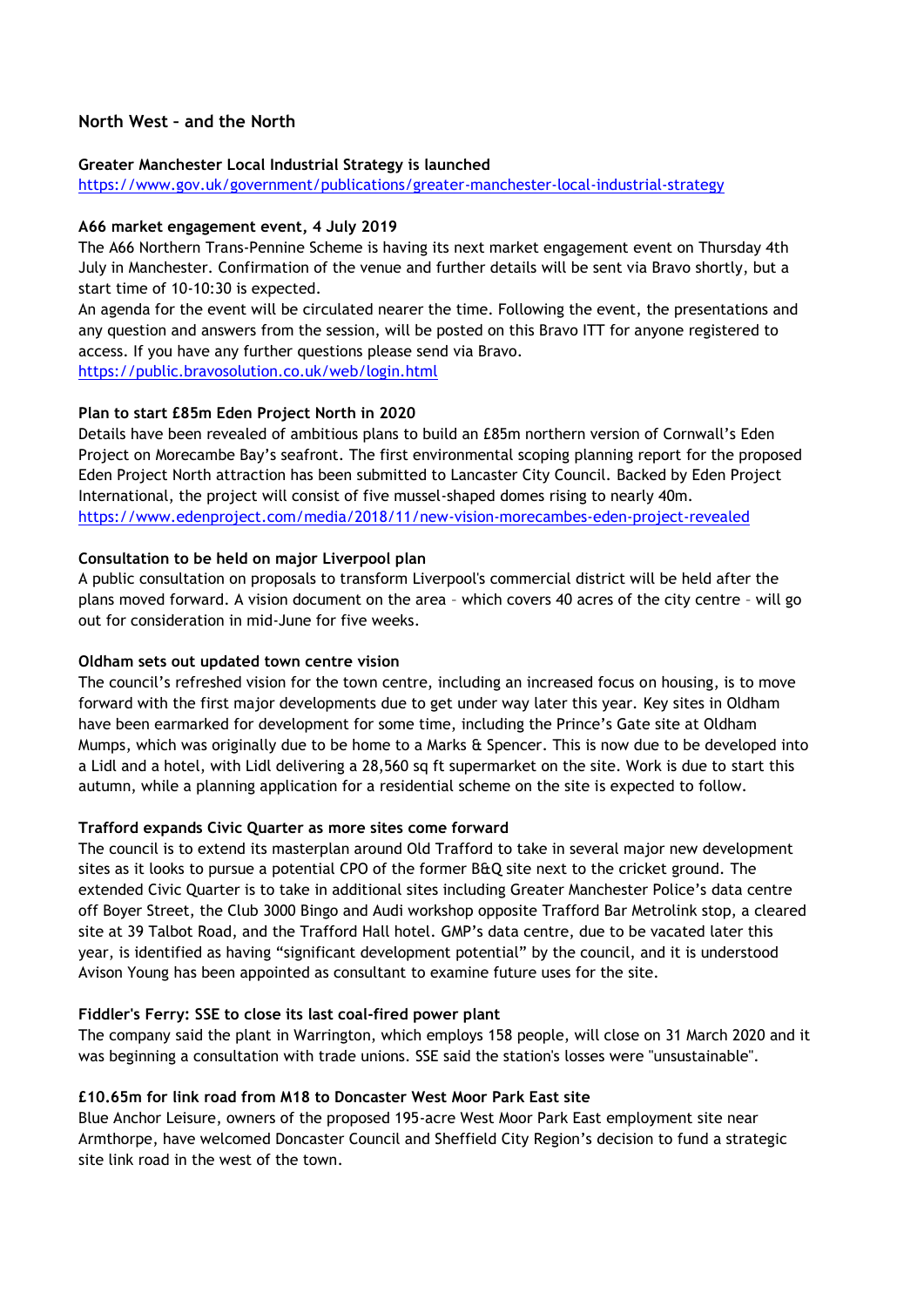# **Power Up The North campaign**

Collaborating with 33 newspapers and websites, the Manchester Evening News is calling for action to narrow the north-south divide. We call on leaders to:

- Deliver a fundamental shift in decision-making out of London, giving devolved powers and selfdetermination to people in the north
- Commit funding immediately to make Northern Powerhouse Rail a national priority
- Overhaul the region's road and rail network as a part of a wider environmental plan, with devolved funding and powers
- Put full weight behind a bespoke Industrial Strategy for the north of England to enable every sector of the economy, from manufacturing to farming, to flourish
- Make additional investment available for the north's schools, colleges and universities to boost skills training
- Set out a programme to build a new generation of social housing and affordable homes
- Accelerate investment in the north's digital infrastructure, particularly in rural areas, and support creative industries
- Commit that the government's 'shared prosperity fund', intended to replace EU structural funding, be fully devolved in long-term tranches to enable strategic decisions of scale rather than areas having to bid in for smaller amounts, piecemeal.
- We also call on the next PM to elevate the post of Northern Powerhouse minister to cabinet status, with full powers, as a clear signal that they intend to take this region seriously.

[https://www.manchestereveningnews.co.uk/news/greater-manchester-news/power-up-north-its-time-](https://www.manchestereveningnews.co.uk/news/greater-manchester-news/power-up-north-its-time-16402124)[16402124](https://www.manchestereveningnews.co.uk/news/greater-manchester-news/power-up-north-its-time-16402124)

# **Merseyrail chooses three for framework**

The transport organisation has named the successful bidders for its five-year £10m framework, for construction works across its estate. Projects being delivered, or set to be delivered, across the network range from large schemes, station enhancements and rebuilds, car park projects, lift installations and booking office refurbishments. Merseyrail had started the tender process by asking for bids on three lots, with bidders invited to aim for lots covering values up to £100,000; between £100,000 and £1m, and £1m-plus. However, the organisation, which trades as Merseyrail Electrics 2002 Ltd, a joint venture between Serco and Abellio, decided not to award lot one. Instead, it has awarded places on both other lots of the framework to Morgan Sindall, Styles & Wood and Amalgamated Construction.

# **Mayfield Depot to be transformed into cultural venue**

The former depot behind Piccadilly Station could be used as a concert venue, market hall, and cultural space for the next five years, replacing Albert Square as Manchester's main events hub. A consultation on the future of the wider £1.1bn Mayfield development was held last month. The first phase will see the delivery of a park, focussed on the River Medlock, along with a 90,000 sq ft, eight-storey office, and a 550-space multi storey car park on Baring Street. It marks the first planning application for the site, which could provide 1,500 homes, a 650-bedroom hotel, retail and leisure space, along with more than 800,000 sq ft of offices. The first phase includes the MSCP, highways works to provide access to Baring Street, the office, and half the park, with the second half to follow. If planning consent is secured, it is expected this will be complete in spring 2022.

# **Cheshire East progresses Crewe HS2 hub**

A planning application for a major overhaul of Crewe railway station will be submitted next summer as the town prepares for the arrival of HS2. The plans centre around the railway station, including improved access, a southern link road bridge between Gresty Road and Weston Road to take traffic away from the station's frontage, and better public transport and pedestrian routes. The Department for Transport has already committed £9.5m of funding via Network Rail to support development at the station; this will allow it to serve between five and seven HS2 trains per hour.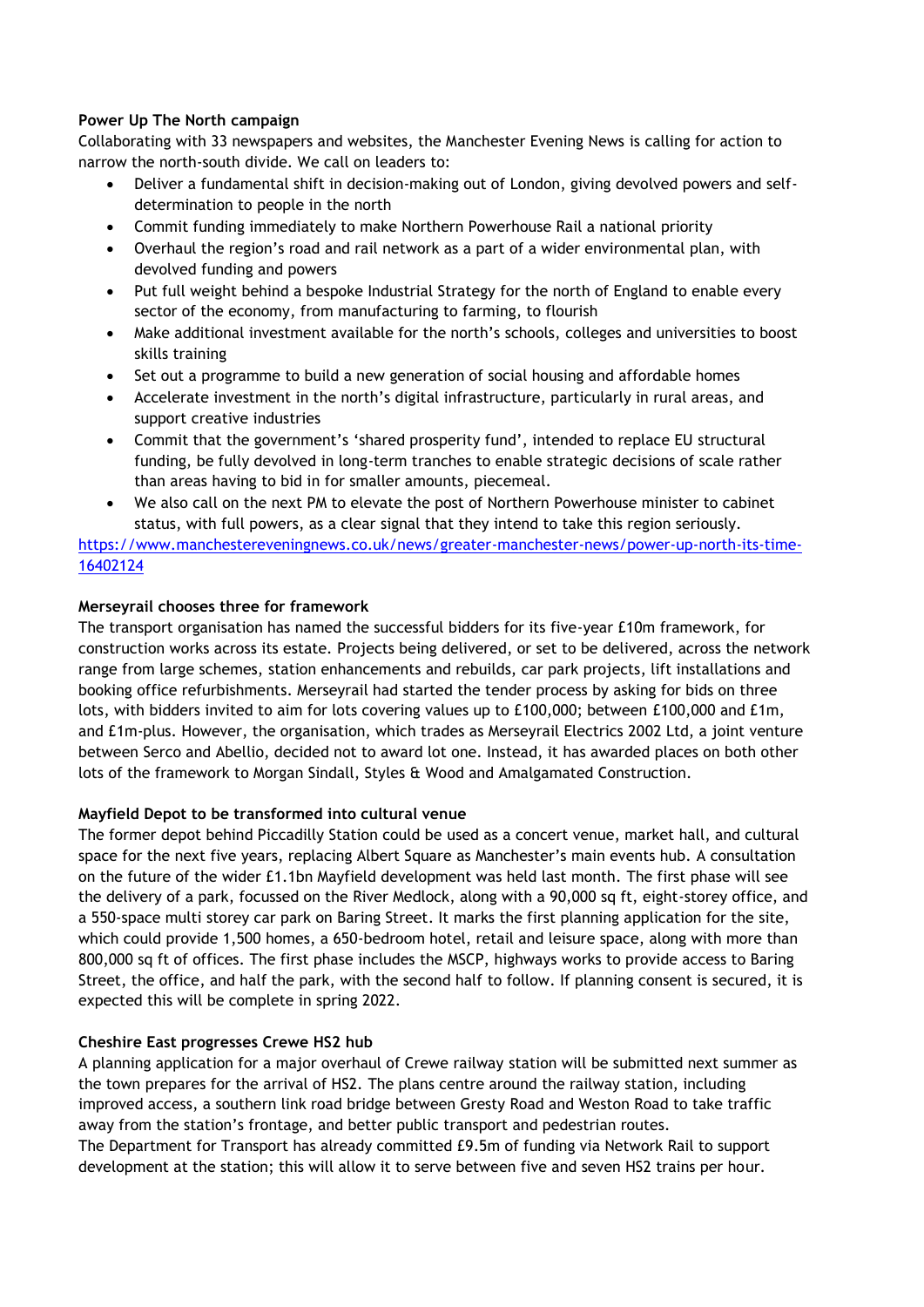#### **Barrow to adopt Local Plan**

The council is expected to sign off its Local Plan, covering development across the borough up to 2031 and including a masterplan for regenerating the town centre. The Local Plan was first brought forward in 2014, and sets out development opportunities, job creation, and housing targets across the borough for the next 12 years. This includes developments around Barrow Marina, Cavendish Dock, and a waterfront business park; a potential masterplan to cover the town centre to improve its retail and leisure offering; and brownfield sites that can be brought forward for development.

# **Designs revealed for Ellesmere Port transformation**

Consultation events are being held in early June on the plans, which will see the town's bus station replaced with a public service hub, while existing council offices will be demolished. Under the proposals, Cheshire West & Chester council's offices on Civic Way and the existing bus station will be knocked down. The new public service hub will be built on the latter site, next to the Mercer Walk entrance of the Port Arcades shopping centre. The capital cost of the project is cited at £16m and will be supported by £7m from the Cheshire & Warrington LEP.

# **Design of £7m Protos hydrogen facility revealed**

Energy-from-waste specialist Waste2Tricity is to consult on a planning application for a £7m development at Peel Environmental's Protos at Ellesmere Port. The plans would see a plastics-tohydrogen facility delivered at the 250-acre Cheshire site, with Waste2Tricity agreeing a 125-year lease with Peel. Waste2Tricity is the development partner of listed energy group PowerHouse. The £7m facility would take up to 25 tonnes of non-recyclable plastic each day, and use it to produce hydrogen which could be used to power road vehicles.

# **Energy giants plan carbon capture hub in Humberside**

Britain could have the world's first "carbon-negative" power station by the mid-2020s under plans by a trio of energy companies to capture carbon emissions in the Humber region. National Grid, Drax and Equinor said that they planned to work together on developing the country's first carbon capture, usage and storage hub, following the recommendations of climate change chiefs.

# **Giant wind turbine plant planned for former steelworks site**

Demolition and decommissioning specialist Able UK has submitted its "scoping plans" to build a huge wind turbine plant on the site of a former steelworks on Teesside. Able wants to develop a 72-hectare site on former SSI steelworks land, building a facility that would create around 600 jobs, combining assembly, installation and servicing of offshore wind turbines on one super-site. Details of the project have emerged in early-stage planning documents submitted to Redcar and Cleveland Council.

# **Aviation strategy integral for Northern UK to ensure global position**

The UK government must establish northern airports as the 'beating heart' of Northern Powerhouse as leaders stress the importance of global connectivity in the transport sector. Figures from the forthcoming NatWest Northern Powerhouse PMI report, show the Northern Powerhouse is making good progress; outperforming London in 29 out of the previous 36 months. But more needs to be done. Lord Jim O'Neill, Vice-Chair of the Northern Powerhouse Partnership; Andrew Cowan, Manchester Airport CEO; Councillor Susan Hinchcliffe, Chair of the West Yorkshire Combined Authority and Leader of Bradford Council; and Joanne Roney, CEO of Manchester City Council have said that creating a superconnected, productive and internationally-competitive Northern Powerhouse is not just important to the North itself, but is required to create a balanced and outward-facing UK.

They said that direct access to the world's most important economies is critical to the creation of internationally significant centres of excellence in fields like advanced manufacturing, technology,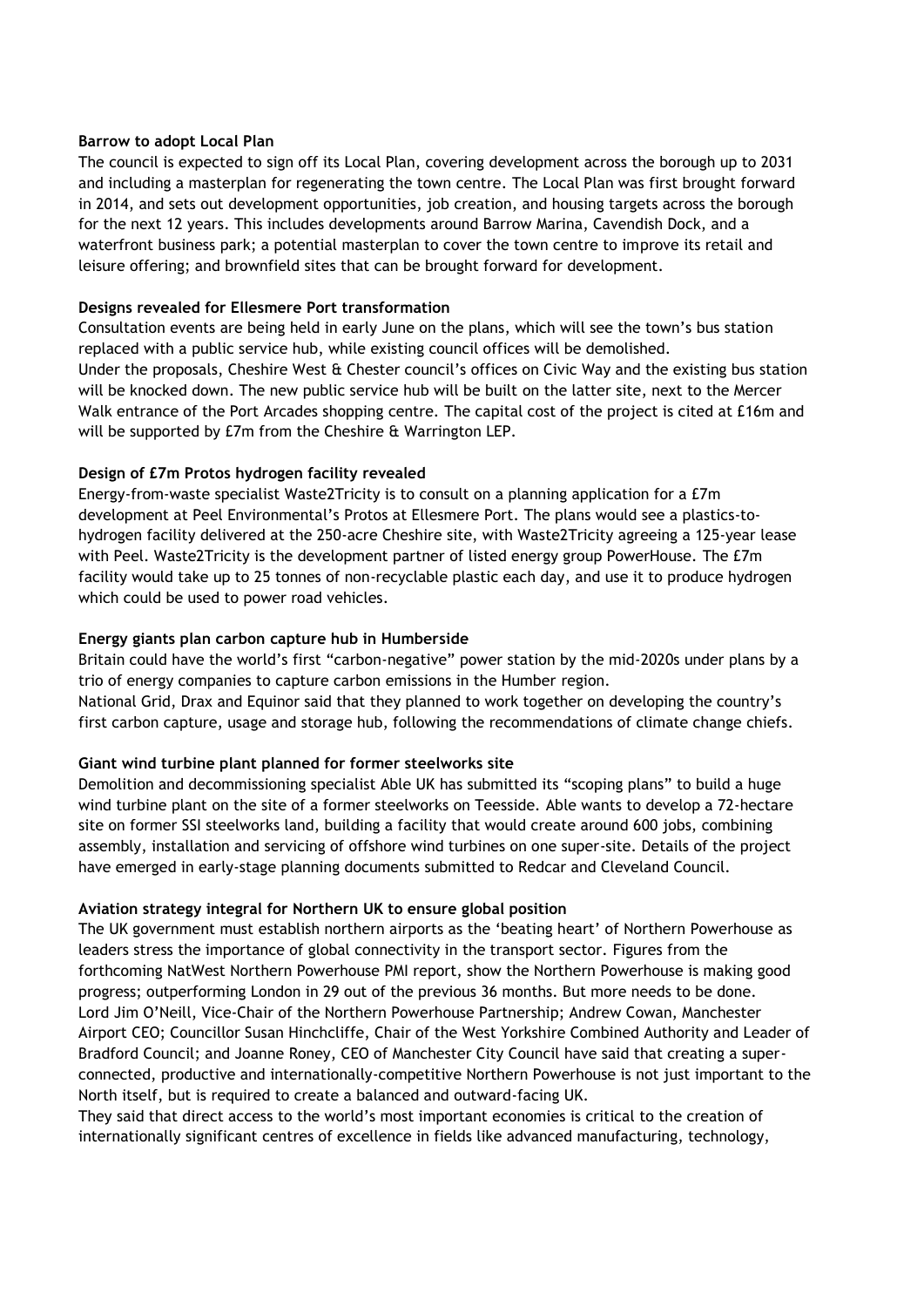# **Sellafield awards 20-year contracts worth up to £7bn**

Sellafield has awarded contracts to four firms to carry out decommissioning work at its Cumbria site over the next two decades. According to Sellafield, the total programme and project procurement value has an expected range of £3bn-4bn but could end up being worth as much as £7bn. Morgan Sindall has been named civils construction management partner and said its deal was worth an expected £1.6bn. Doosan Babcock has been appointed as the process construction management partner. Wood was awarded the design and engineering partner role with KBR appointed as the integration partner. The decommissioning programme is expected to last for 100 years at the Cumbria site, which ranges over two square miles and contains more than one thousand buildings.

# **Economic and green boost for Peak District as £14m rail freight scheme unveiled**

Network Rail has transformed a disused council tip at Buxton into 430 metres of railway sidings so longer freight trains can serve local quarries.

# **Warrington Local Transport Plan update**

Please find a link to the latest version of the Warrington Local Transport Plan LTP4. <https://www.warrington.gov.uk/info/201080/streets-and-transport/2383/local-transport-plan>

#### **Go-ahead given to acquire land for important Lancashire road scheme**

The proposed scheme, which will link the west side of the city to the M55 motorway, is the biggest new road programme in the Preston, South Ribble and Lancashire City Deal.

# **Cheshire East to green light £59m Middlewich bypass**

The 1.7-mile road, designed to unlock major employment sites to the south of the town centre, could get under way in 2020 with Cheshire East Council to sign off the latest stage of the project. The proposed road, valued at around £58.5m, will run from the Salt Cellar roundabout on the A54, to Booth Lane, south of Middlewich. The single carriageway road is expected to unlock significant amounts of housing and employment land south of the town.

# **New trans-Pennine roads study announced**

Highways England is to lead a £300,000 study looking at major improvements to road links between the M65 in East Lancashire and parts of Yorkshire. The study – due to start in April – will consider what enhancements could be made to road connections between the end of the M65 at Colne and communities like Skipton in North Yorkshire and Keighley and Bradford in West Yorkshire. <https://www.gov.uk/government/news/new-trans-pennine-roads-study-announced>

# **One NW site shortlisted for regional Heathrow construction hub**

Heathrow Airport has revealed 18 sites left in the running to become construction hubs for the third runway project, one of which is in the North West: Mckeating (East Coast West Cumbria Ltd), Lillyhall Industrial Estate, Workington.

# **Department of Transport to invest £53m in North West roads**

The Department of Transport have revealed that some £53m is set to be invested in the North West's roads, with Lancashire to receive the fourth-highest amount of funding per 1,000 people in the region. Following the announcement of the Budget, drivers and cyclists will be encouraged to see that the extra £53m from the DfT will be committed to road repairs across the North West.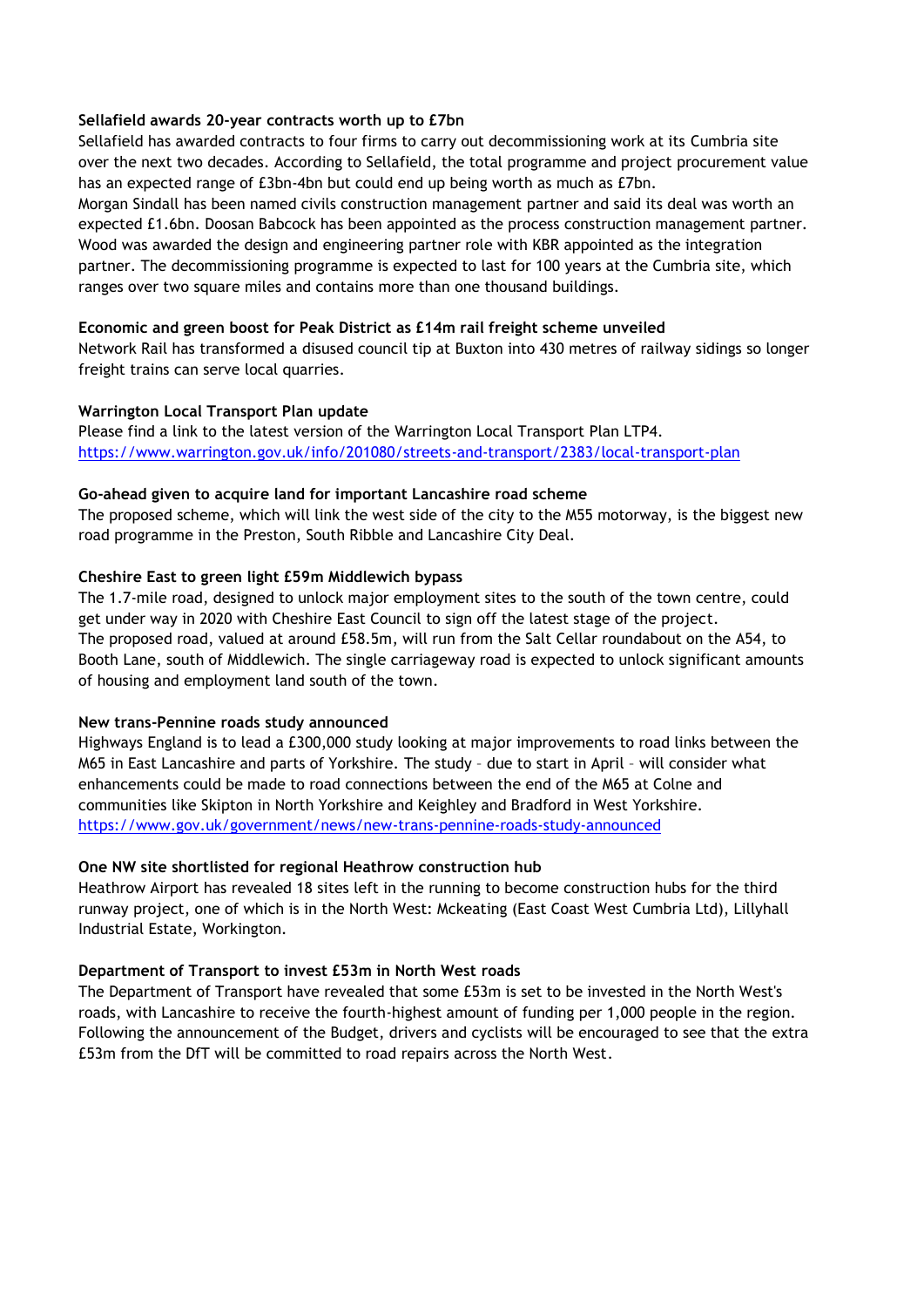**Jobs**

#### **H&S Advisor**

Location: Head office based in Middleton, but extensive travel to sites will be required. Bemus Construction Services Limited provide bespoke groundworks and civil engineering solutions for a range of clients. We operate as both a Principal Contractor and a Tier One Contractor working in partnership with some of the UK's largest construction companies and developers. The general scope of our service includes earthworks, remediation, demolition, foundations, reinforced concrete, highways, drainage, hard landscape works and Multi Utility installations. Key responsibilities:

• Complete site safety audits and corresponding paperwork including monitor that corrective actions are in place and when they are completed

- Outline safe operational procedures which identify and take into account all relevant hazards
- Ensure working practices & policies are safe and comply with legislation
- Prepare health and safety strategies and develop internal policy for Head Office & site
- Carry out regular site inspections to check policies and procedures are being properly implemented;

• Monitoring & ensuring completion of all health & safety paperwork generated from site (RAMS, plant & equipment inspections, temporary works etc.)

- Ensuring company insurance policies and documents are legally compliant and up to date
- Recording & investigating accidents & incidents
- Construction phase plans
- Keep up to date with new legislation and maintain a working knowledge of all Health and Safety Executive (HSE) legislation and any developments that affect the employer's industry;

• Contact with external professional advisors, partner organisations, contractors and Health and Safety agents as required

- Deliver workshops, new starter inductions and training
- Risk Assessment & Method Statement Management
- Attending client health & safety forums / meetings
- Training needs analysis for all staff
- Managing the training budget for H&S in coordination with the SHEQ Manager
- Create & implement the H&S strategy for the company

Person Specification

- Qualified to NEBOSH standard or equivalent
- Knowledge of OHSAS 18001 / ISO9001 / ISO14001(desired but not essential)
- Experience and understanding of health, safety, quality & environmental issues in construction.
- Detailed knowledge of the construction procedures and processes.
- Methodical approach to duties
- Presentation skills
- Pleasant and confident manner
- Excellent communication skills, both written and verbal
- Organisational skills and workload prioritising.

Salary: £30k-£45k DOE Bemus, Brooke House, Morton Street, M24 6AN, 01706 627055 [construction@bemus.co.uk](mailto:construction@bemus.co.uk)